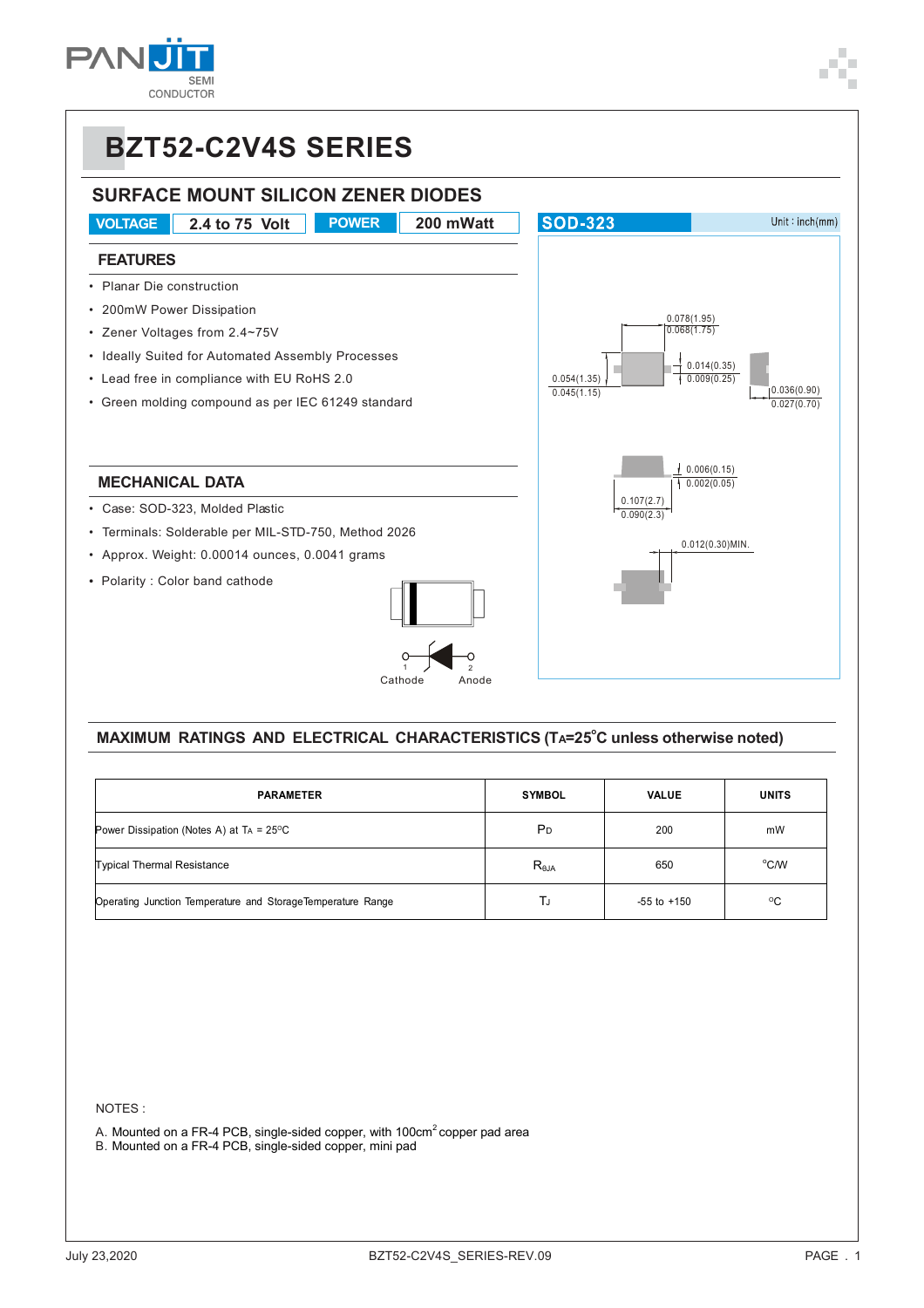

|                         | <b>Nominal Zener Voltage</b> |        |                | Max. Zener Impedance |                            |      |               | <b>Max Reverse</b><br><b>Leakage Current</b> |        | Marking        |
|-------------------------|------------------------------|--------|----------------|----------------------|----------------------------|------|---------------|----------------------------------------------|--------|----------------|
| <b>Part Number</b>      | $Vz$ $@$ $ z $               |        | $ZzT$ @ $ zT $ |                      | $ZzK \n\mathcal{Q}$ $ zK $ |      | $IR$ $@$ $VR$ |                                              | Code   |                |
|                         | Nom. V                       | Min. V | Max. V         | Ω                    | m <sub>A</sub>             | Ω    | mA            | μA                                           | $\vee$ |                |
| 200 mWatts Zener Diodes |                              |        |                |                      |                            |      |               |                                              |        |                |
| BZT52-C2V4S             | 2.4                          | 2.28   | 2.52           | 85                   | 5.0                        | 600  | 1.00          | 100                                          | 1.0    | W1             |
| BZT52-C2V7S             | 2.7                          | 2.57   | 2.84           | 83                   | 5.0                        | 600  | 1.00          | 75                                           | 1.0    | W <sub>2</sub> |
| <b>BZT52-C3S</b>        | 3.0                          | 2.85   | 3.15           | 95                   | 5.0                        | 600  | 1.00          | 50                                           | 1.0    | W <sub>3</sub> |
| BZT52-C3V3S             | 3.3                          | 3.14   | 3.47           | 95                   | 5.0                        | 600  | 1.00          | 25                                           | 1.0    | W4             |
| BZT52-C3V6S             | 3.6                          | 3.42   | 3.78           | 95                   | 5.0                        | 600  | 1.00          | 15                                           | 1.0    | W5             |
| BZT52-C3V9S             | 3.9                          | 3.71   | 4.10           | 95                   | 5.0                        | 600  | 1.00          | 10                                           | 1.0    | W6             |
| BZT52-C4V3S             | 4.3                          | 4.09   | 4.52           | 95                   | 5.0                        | 600  | 1.00          | 5.0                                          | 1.0    | W7             |
| <b>BZT52-C4V7S</b>      | 4.7                          | 4.47   | 4.94           | 78                   | 5.0                        | 500  | 1.00          | 5.0                                          | 1.0    | W8             |
| BZT52-C5V1S             | 5.1                          | 4.85   | 5.36           | 60                   | 5.0                        | 480  | 1.00          | 0.1                                          | 0.8    | W9             |
| <b>BZT52-C5V6S</b>      | 5.6                          | 5.32   | 5.88           | 40                   | 5.0                        | 400  | 1.00          | 0.1                                          | 1.0    | <b>WA</b>      |
| <b>BZT52-C6V2S</b>      | 6.2                          | 5.89   | 6.51           | 10                   | 5.0                        | 150  | 1.00          | 0.1                                          | 2.0    | <b>WB</b>      |
| <b>BZT52-C6V8S</b>      | 6.8                          | 6.46   | 7.14           | 8                    | 5.0                        | 80   | 1.00          | 0.1                                          | 3.0    | <b>WC</b>      |
| <b>BZT52-C7V5S</b>      | 7.5                          | 7.13   | 7.88           | $\overline{7}$       | 5.0                        | 80   | 1.00          | 0.1                                          | 5.0    | WD.            |
| BZT52-C8V2S             | 8.2                          | 7.79   | 8.61           | $\overline{7}$       | 5.0                        | 80   | 1.00          | 0.1                                          | 6.0    | WE             |
| BZT52-C8V7S             | 8.7                          | 8.27   | 9.14           | $\overline{7}$       | 5.0                        | 100  | 1.00          | 0.1                                          | 6.5    | 87C            |
| BZT52-C9V1S             | 9.1                          | 8.65   | 9.56           | 10                   | 5.0                        | 100  | 1.00          | 0.1                                          | 7.0    | WF             |
| BZT52-C10S              | 10                           | 9.50   | 10.50          | 15                   | 5.0                        | 150  | 1.00          | 0.1                                          | 7.5    | WG.            |
| BZT52-C11S              | 11                           | 10.45  | 11.55          | 20                   | 5.0                        | 150  | 1.00          | 0.1                                          | 8.5    | <b>WH</b>      |
| BZT52-C12S              | 12                           | 11.40  | 12.60          | 20                   | 5.0                        | 150  | 1.00          | 0.1                                          | 9.0    | WI             |
| BZT52-C13S              | 13                           | 12.35  | 13.65          | 25                   | 5.0                        | 170  | 1.00          | 0.1                                          | 10.0   | WK.            |
| BZT52-C14S              | 14                           | 13.30  | 14.70          | 25                   | 5.0                        | 170  | 1.00          | 0.1                                          | 10.5   | WJ.            |
| BZT52-C15S              | 15                           | 14.25  | 15.75          | 30                   | 5.0                        | 200  | 1.00          | 0.1                                          | 11.0   | WL.            |
| BZT52-C16S              | 16                           | 15.20  | 16.80          | 40                   | 5.0                        | 200  | 1.00          | 0.1                                          | 12.0   | WM             |
| BZT52-C17S              | 17                           | 16.15  | 17.85          | 40                   | 5.0                        | 200  | 1.00          | 0.1                                          | 13.0   | 17C            |
| BZT52-C18S              | 18                           | 17.10  | 18.90          | 50                   | 5.0                        | 225  | 1.00          | 0.1                                          | 14.0   | <b>WN</b>      |
| <b>BZT52-C20S</b>       | 20                           | 19.00  | 21.00          | 50                   | 5.0                        | 225  | 1.00          | 0.1                                          | 15.0   | WO.            |
| BZT52-C22S              | 22                           | 20.90  | 23.10          | 55                   | 5.0                        | 250  | 1.00          | 0.1                                          | 17.0   | WP             |
| BZT52-C24S              | 24                           | 22.80  | 25.20          | 80                   | 5.0                        | 250  | 1.00          | 0.1                                          | 18.0   | <b>WR</b>      |
| <b>BZT52-C27S</b>       | 27                           | 25.65  | 28.35          | 80                   | 5.0                        | 300  | 1.00          | 0.1                                          | 20.0   | WS.            |
| <b>BZT52-C28S</b>       | 28                           | 26.60  | 29.40          | 80                   | 5.0                        | 300  | 1.00          | 0.1                                          | 22.0   | 28C            |
| BZT52-C30S              | 30                           | 28.50  | 31.50          | 80                   | 5.0                        | 300  | 1.00          | 0.1                                          | 22.5   | WT.            |
| BZT52-C33S              | 33                           | 31.35  | 34.65          | 80                   | 5.0                        | 325  | 1.00          | 0.1                                          | 25.0   | WU.            |
| BZT52-C36S              | 36                           | 34.20  | 37.80          | 90                   | 5.0                        | 350  | 1.00          | 0.1                                          | 27.0   | <b>WW</b>      |
| BZT52-C39S              | 39                           | 37.05  | 40.95          | 90                   | 5.0                        | 350  | 1.00          | 0.1                                          | 29.0   | WX.            |
| BZT52-C43S              | 43                           | 40.85  | 45.15          | 100                  | 5.0                        | 375  | 1.00          | 0.1                                          | 32.0   | WY.            |
| <b>BZT52-C47S</b>       | 47                           | 44.65  | 49.35          | 100                  | 5.0                        | 375  | 1.00          | 0.1                                          | 35.0   | WZ             |
| <b>BZT52-C51S</b>       | 51                           | 48.45  | 53.55          | 100                  | 5.0                        | 400  | 1.00          | 0.1                                          | 38.0   | ХA             |
| BZT52-C56S              | 56                           | 53.20  | 58.80          | 135                  | 2.5                        | 1000 | 1.00          | 0.1                                          | 42.0   | X2             |
| <b>BZT52-C62S</b>       | 62                           | 58.90  | 65.10          | 150                  | 2.5                        | 1000 | 1.00          | 0.1                                          | 46.0   | X3             |
| <b>BZT52-C68S</b>       | 68                           | 64.60  | 71.40          | 200                  | 2.5                        | 1000 | 1.00          | 0.1                                          | 51.0   | X4             |
| <b>BZT52-C75S</b>       | 75                           | 71.25  | 78.75          | 250                  | 2.5                        | 1000 | 1.00          | 0.1                                          | 56.0   | X5             |

F.  $\blacksquare$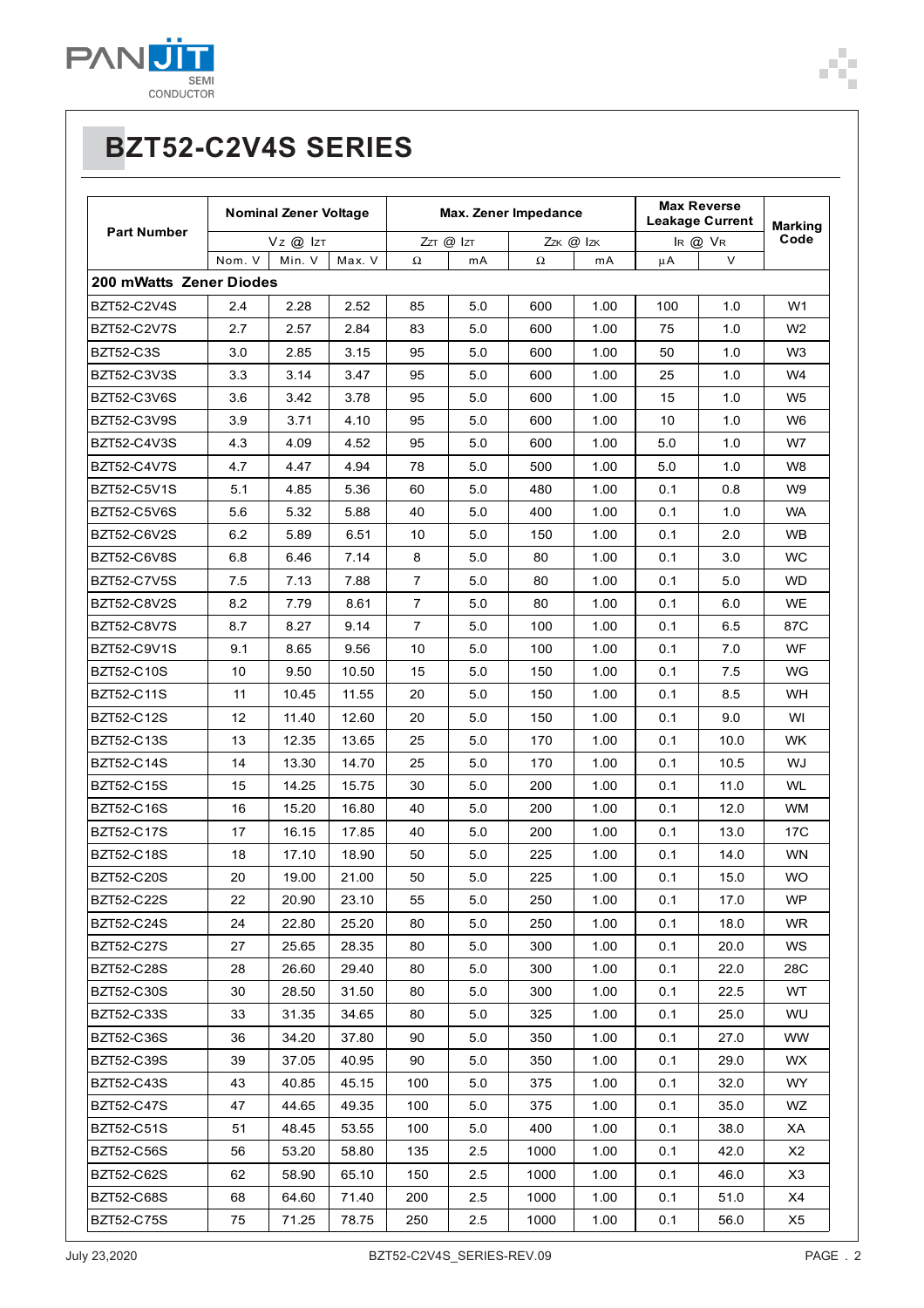

# **BZT52-C2V4S SERIES**

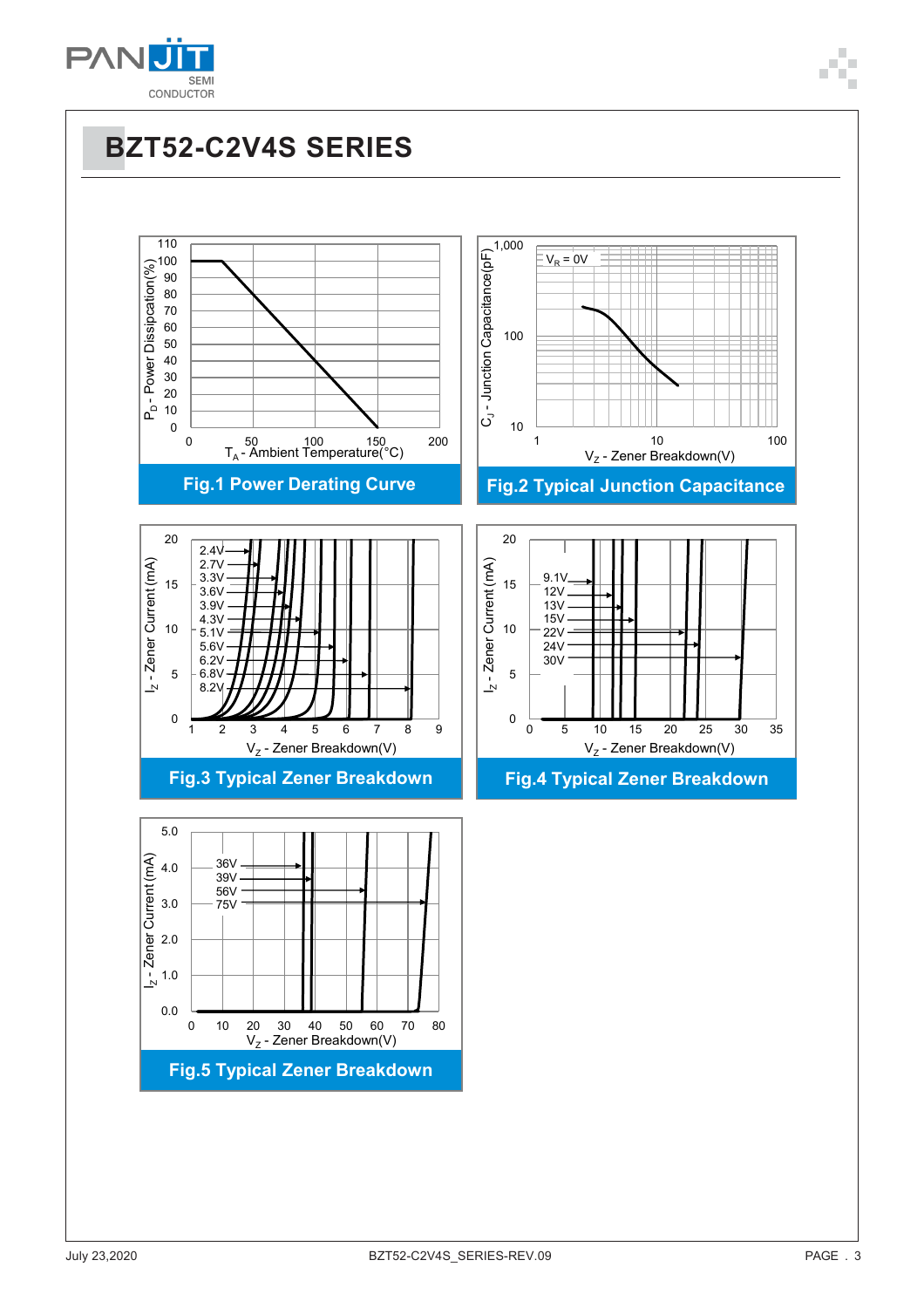

### **BZT52-C2V4S SERIES**



#### **ORDER INFORMATION**

• Packing information

T/R - 12K per 13" plastic Reel

T/R - 5K per 7" plastic Reel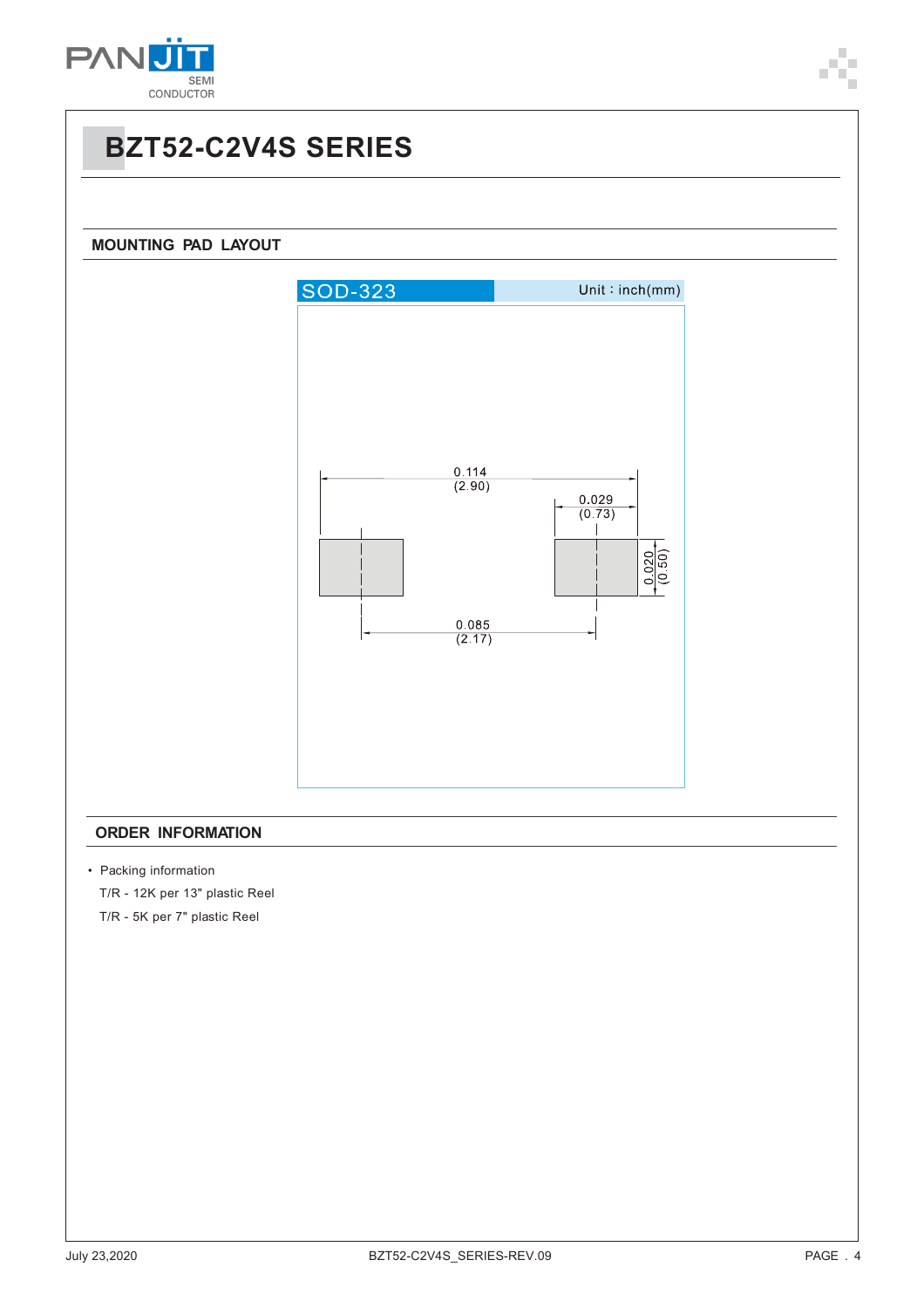

## **BZT52-C2V4S SERIES**

#### **Part No.\_packing code\_Version**

BZT52-C2V4S\_R1\_00001 BZT52-C2V4S\_R2\_00001

### **For example :**

**RB500V-40\_R2\_00001** T

**Serial number** 

**Part No.**

**Version code means HF**

- **Packing size code means 13"**
- **Packing type means T/R**

| <b>Packing Code XX</b>                         |                      |                                            |                |                              | <b>Version Code XXXXX</b> |               |  |  |
|------------------------------------------------|----------------------|--------------------------------------------|----------------|------------------------------|---------------------------|---------------|--|--|
| <b>Packing type</b>                            | 1 <sup>st</sup> Code | <b>Packing size code</b>                   |                | 2nd Code HF or RoHS 1st Code |                           | 2nd~5th Code  |  |  |
| <b>Tape and Ammunition Box</b><br>(T/B)        | A                    | N/A                                        | 0              | <b>HF</b>                    | 0                         | serial number |  |  |
| <b>Tape and Reel</b><br>(T/R)                  | R                    | 7"                                         | 1              | <b>RoHS</b>                  | 1                         | serial number |  |  |
| <b>Bulk Packing</b><br>(B/P)                   | B                    | 13"                                        | $\overline{2}$ |                              |                           |               |  |  |
| <b>Tube Packing</b><br>(T/P)                   | т                    | 26 <sub>mm</sub>                           | X              |                              |                           |               |  |  |
| <b>Tape and Reel (Right Oriented)</b><br>(TRR) | S                    | 52 <sub>mm</sub>                           | Y              |                              |                           |               |  |  |
| <b>Tape and Reel (Left Oriented)</b><br>(TRL)  |                      | <b>PANASERT T/B CATHODE UP</b><br>(PBCU)   | U              |                              |                           |               |  |  |
| <b>FORMING</b>                                 | F                    | <b>PANASERT T/B CATHODE DOWN</b><br>(PBCD) | D              |                              |                           |               |  |  |